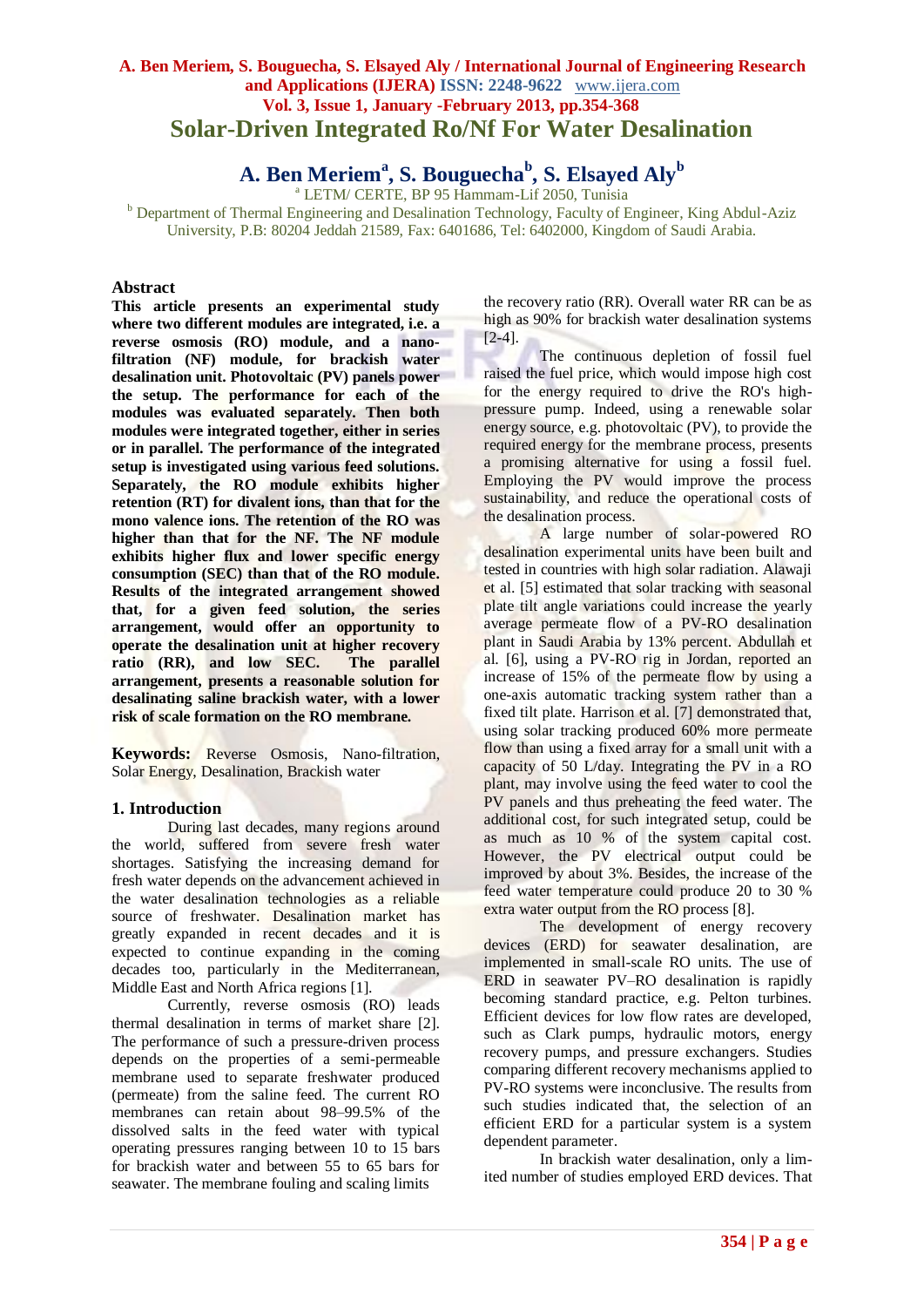is mainly due to the low pressure of the concentrated brine effluent, besides, the high RR makes the expected energy recovery less critical [1]. Specific energy consumption (SEC) of about  $2.0 \text{ kWh/m}^3$  is reported for a medium sized PV–RO plant with battery storage in Egypt, and plants with DC motors were developed and installed in the USA and Australia [9**].** Using conventional RO/PV combination, yields low recovery ratio, and high **SEC [10].** 

Nano-filtration (NF) membranes are used for pretreatment of the feed in SWRO desalination plants. The NF membrane prevents fouling, scaling, and reduces the TDS of the feed water by 30-60% depending on the type of the NF membrane and the operating conditions [11-16].

Available literature on integrated RO, NF membranes, driven by PV panels, for water desalination is limited. In Australia, Andrea I. Schäfer et al. [17] tested a hybrid membrane system (Ultra filtration, NF, and RO) for brackish water desalination. The system was tested by applying different a pressures at the feed side, in order to investigate its effect on the permeate flux, RR, Retention (RT), and the SEC. The results showed that ultra filtration was effective in reducing the feed water high turbidity of up to 370 NTU. In addition, the flux and RR were increased by increasing the applied pressure, for the tested 1000 L/d unit. The RT for the multi valence ions was stable when it reaches 98% and above. The retention ratio for the mono valence ions varied between 88 and 95% depending on the applied pressure. The SEC for the tested unit with applied pressure of 7-15 bar, ranged from 3.0-5.5 and 2.0-3.1 kWh/m<sup>3</sup> for the BW30 and NF90 membranes, respectively.

Andrea Ghermandi et al. [18] discussed the advantages of using NF membranes for producing irrigation water, based on a simulated performance of a solar-assisted RO plant in the Arava Valley. They argued that the system would reduce the SEC by 40% compared with the RO plant, reduce the groundwater feed by 34%, and increase the total biomass production of the irrigated crops by 18%.

The present work is directed towards investigating the opportunities for brackish water desalination using an integrated RO/NF membranes setup, powered by PV panels for potable water production. The integrated system (RO / NF/PV) provides a substitute for the RO/PV conventional system. It is an experimental test setup for a pilotscale desalination plant featuring RO, NF modules operating in series or parallel configurations, and powered by PV panels. The obtained results are discussed and compared with the performance for each of the RO, and the NF modules separately.

## **2- Experimental Procedure**

The experimental set-up is designed, built, and tested in the laboratory. It is an integrated membrane desalination process, for brackish water desalination, employing both RO and NF modules. PV panels that generate electrical power for driving the high-pressure feed water pump power the setup.

#### **2.1 Setup Description**

The experimental setup used in the present work is shown in Fig. 1. The setup consists of:

1 - A feed pretreatment facility, where the feed water processed through an active carbon bed together with 5 micron cartridge filter. This is essential to protect the membrane modules from colloids, suspended matter and residual chlorine.

2 - A desalination facility consists of two modules; Reverse Osmosis (RO) module, model (AG2514TF/OSMONICS), Nano-Filtration (RO) module, model (HL2514TF/ OSMONICS), and a solar energy driven highpressure pump mark BOOSTER. Both modules are spiral wound (polypropylene), able to handle waters with up to 2000 ppm (TDS).The RO module has an area  $0.6 \text{ m}^2$ , with a nominal capacity of 680 L/d for an applied pressure of 15 bar with a RT for NaCl from 99 % to 99.5 %. The area of the NF module is  $0.6 \text{ m}^2$ , with a nominal production of 830 L/d for an applied pressure of 6.9 bar and RT for MgSO4 of 98  $%$ 

3 - Two photovoltaic (PV) panels (isofotón) assembled in series, with output DC current, 12 V each, and a maximum power output of 100 W. The PV panels are connected with electric power batteries having a 70-100 Ah capacity. The PV drives the high pressure feed pump; mark BOOSTER, connected to both of the RO and the NF modules. The pump is capable of supplying a feed rate of 189.27 L/d at a

maximum pressure 8 bar.

#### **2.2 Monitoring and measurements**

1 - The RR was controlled using the reject valve located downstream of both the RO and the NF modules.

- 2 Pressure manometers indicate the flow conditions. The applied reduced pressure (ARP) is the ratio of the applied pressure to the maximum operating pressure of 7.5 bar and 6.5 bar for the RO and NF modules respectively.
- 3 The flow is measured by means of a gradual bowl and chronometer.
- 4 The electric conductivity for the flow (X in mS/cm) is measured by an interfacial sensor, the voltage and the current, are monitored by a regulator.

- The measure of the electric conductivity provides the flow salinity  $(C, NaCl g/L)$  according to the following relationship: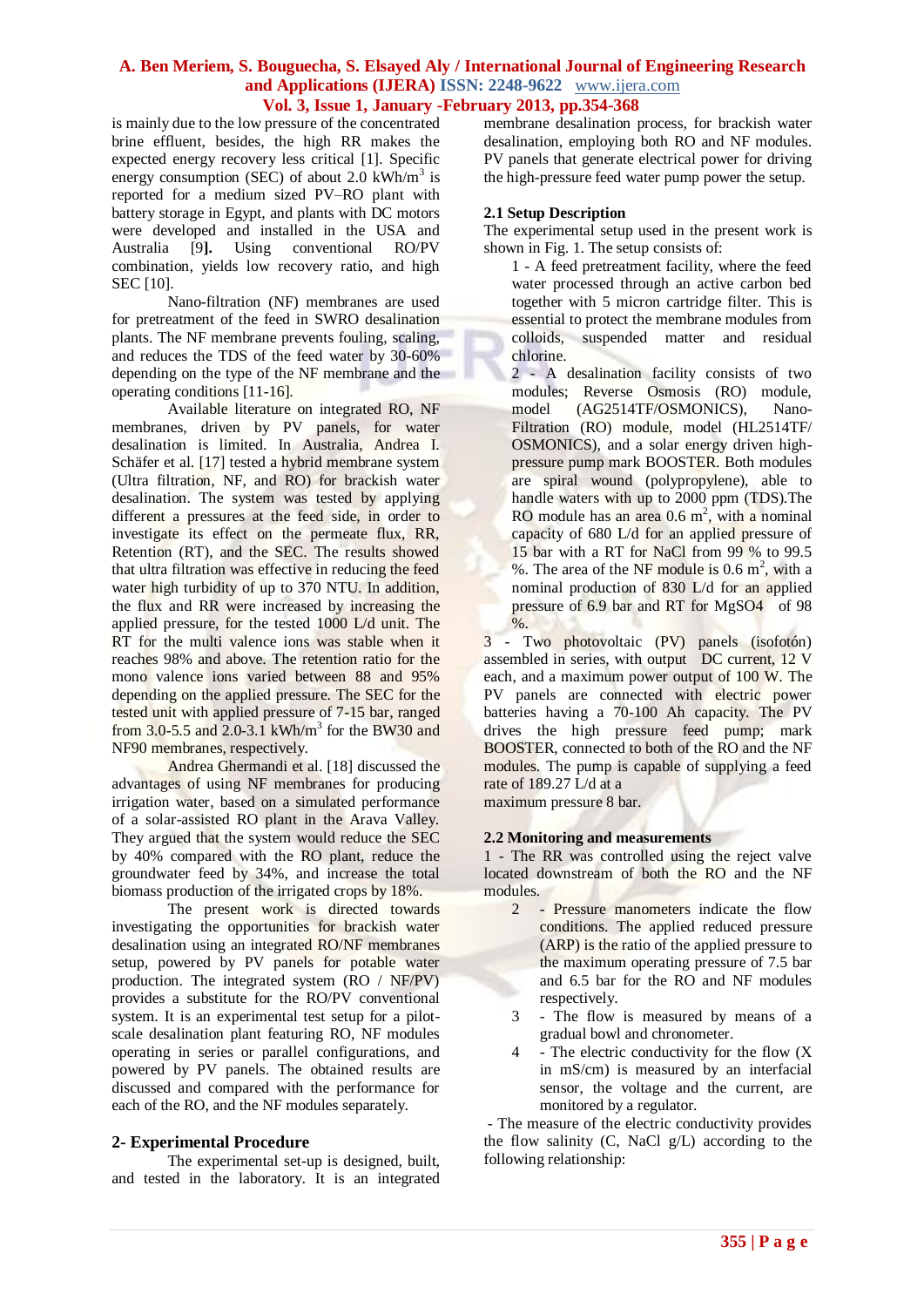$= 2.75.10^{-3} X^2 + 5.20.10^{-1}$ 

- Different feed water solutions are used to characterize the RO and the NF modules, e.g.

- a. Feed with a single solute of sodium chloride (NaCl) to provide solution with different concentrations,  $(C_1 = 3.37 \text{ g/L}, C_2 = 3.94 \text{ g/L},$ and  $C_3 = 4.85$  g/L).
- b. Feed with multi-solutes {calcium sulfate (CaSO4) and sodium chloride (NaCl)} at various mass fractions to provide solutions with  $CaSO<sub>4</sub>$  mass fraction of 20%, 50%, and 80%. The concentration total is 3.9 g/L.
- c. Feed with a total salinity of  $3.9$  g/L {concentration potassium chloride  $(C_{\text{KCl}} = 26.6$ mg/L), concentration of calcium sulfate  $(C_{\text{CaSO4}})$
- = 581.5 mg/L), concentration of sodium chloride  $(C_{\text{NaCl}} = 1131.2 \text{ mg/L})$  and concentration of magnesium sulfate  $(C_{MgS04} =$ 2161 mg/L)}, for the integrated setup.
- 5 Feed water solutions were prepared using de-ionized water, and the chemical agents used are FLUKA type. The experiments were conducted at neutral  $pH (+7)$ .
- $6$  The solutions of NaCl, KCl and CaSO<sub>4</sub> are analyzed, for calcium, potassium, magnesium and sodium by atomic absorption spectrometry (AAS) and for chloride by potentiometer Titrondo.



**Figure 1: The experimental setup.**

#### **3. Results and Discussion**

Experiments are conducted; first part of the tests is aimed to characterize each of the RO, NF modules separately. Second part of the tests is concerned with evaluating the performance of the integrated RO and NF modules.

#### **3.1. Evaluation of the RO and NF modules, separately**

#### **3.1.1 - Single solute NaCl tests;**

Figure 2 shows the performance of the RO and NF modules under an ARP of unity e.g. 7.5 bar and 6.5 bar for RO and NF modules respectively at different NaCl concentrations e.g. 3370 ppm, 3940 ppm, 4850 ppm. As for the NF module, the RT at low salt concentrations is higher than that at high

concentrations. This is due to the linear relationship between the flux and the driving potential while the salt permeability is not linear with the concentration, the chemical potential difference that can be logarithmic related [19]. It is worth noticing that the flux for both modules decreases by increasing the NaCl concentration, though the RO flux is lower than that showed by the NF module.

The RT% of the NF module for the NaC1 decreases with increasing the salt concentration. This is typical for low-pressure RO and NF modules. That could be attributed to the Donnan effect due to the negatively charged NF membranes as reported by Rios et al. [20]. Here, the higher salt concentration will reduce the effective membrane charge and thus increases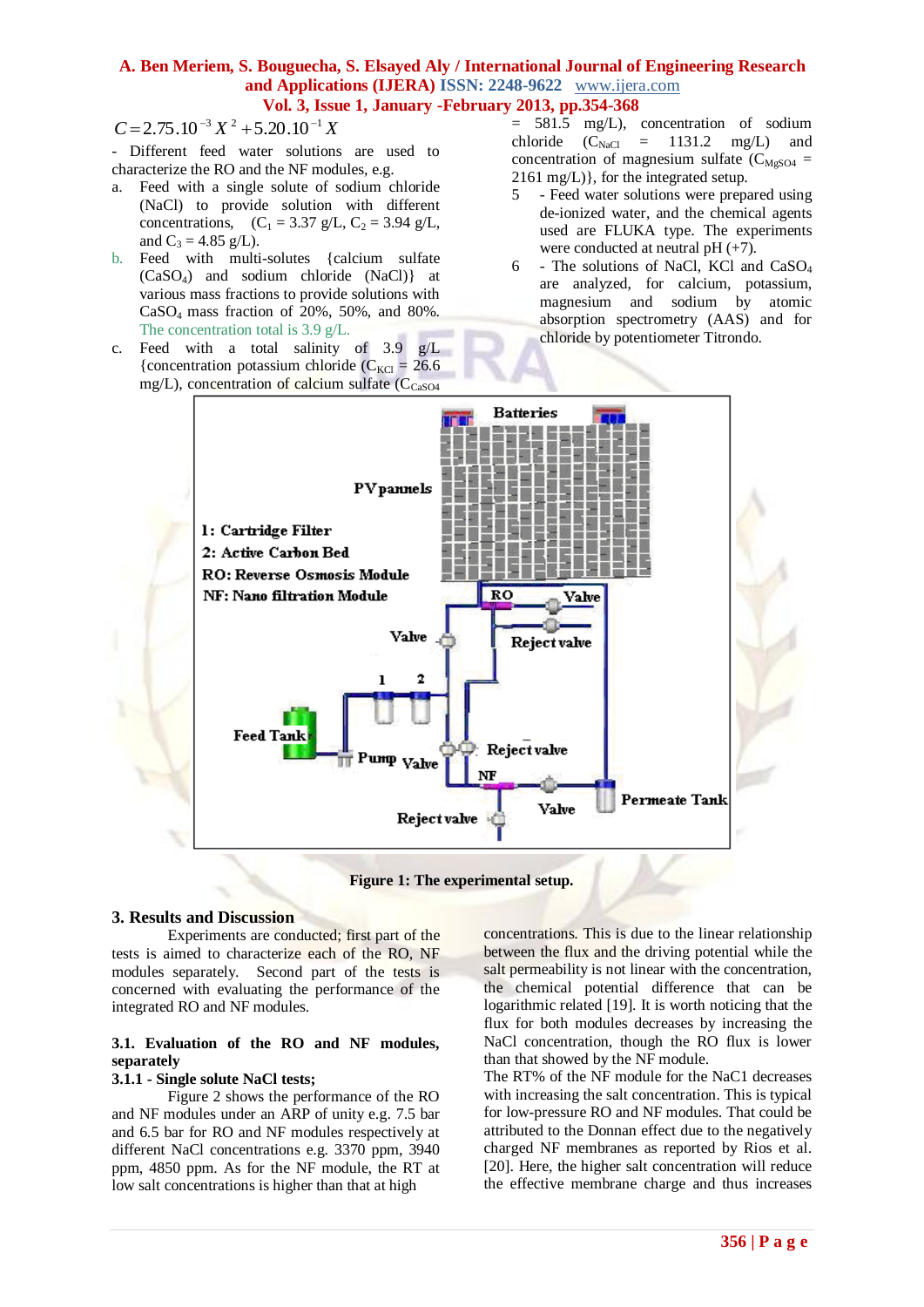consequently the co-ion (C1<sup>-</sup>) concentration at the membrane. The rejection of the co-ion will be decreased due to the electro-neutrality, and the rejection of the counter ion will be reduced compared to that due to diffusion, within some limitations. The RT% is significantly higher for RO than that for NF. Colon et al. [21] have shown that the NF membrane has lower sodium chloride rejection than RO, but it has much higher water

permeability. Both the RO and the NF modules have shown proportional increase of the SEC with the concentration increase. This is attributed to the reduction of driving potential due to the increase of osmotic pressure, which is related to the concentration. The SEC of the RO reached seven times than that of the NF module at  $ARP = 1$ .



#### **3.1.2 - Multi-solutes of CaSO<sup>4</sup> and NaCl tests**

Figure 3 shows the results of RO and NF membranes at ARP = 1 and constant temperature of 20°C with multi-solutes solution. The flux for the RO and NF increases with increasing the fraction of  $CaSO<sub>4</sub>$  in the solution, and it is significantly higher for the NF compared to that for the RO. The RT% for RO is higher than that for the NF, which has a

maximum of 94.27% and 66% for RO and NF respectively, realized at the highest fraction of CaSO<sup>4</sup> in the solution. The SEC increases with the  $CaSO<sub>4</sub>$  concentration in the solution. For the NF module, the SEC remains less than that for the RO module.



**Figure 3: Characteristics for RO / NF module, using salt mixture.**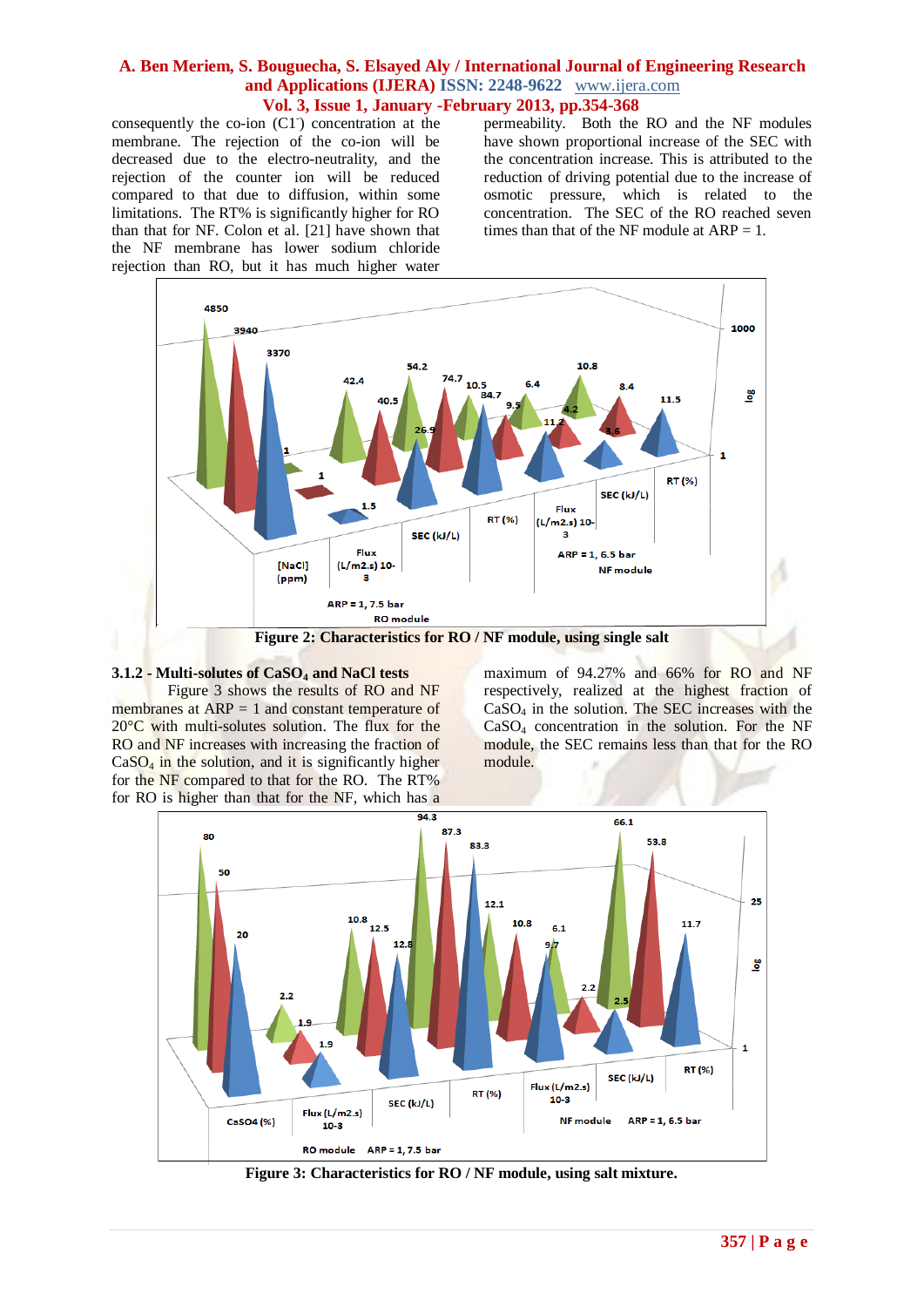## **3.1.3 - Selectivity evaluation for the RO and the NF membranes**

The test results are given in Figs. 4 and 5 for the RT% in relation to the ARP. With  $80\%$  CaSO<sub>4</sub> in the solution, the figures show that the selectivity of both

RO and NF membranes for the divalent ions  $(e.g.Ca<sup>2+</sup>)$  is much higher than that for the mono valent ions (Na<sup>+</sup> and Cl<sup>-</sup>). The RT % for the Ca<sup>2+</sup> ions is 94 % and 91 %, for the RO and the NF modules respectively.



**Figure 5: NF retention vs. applied reduced pressure.**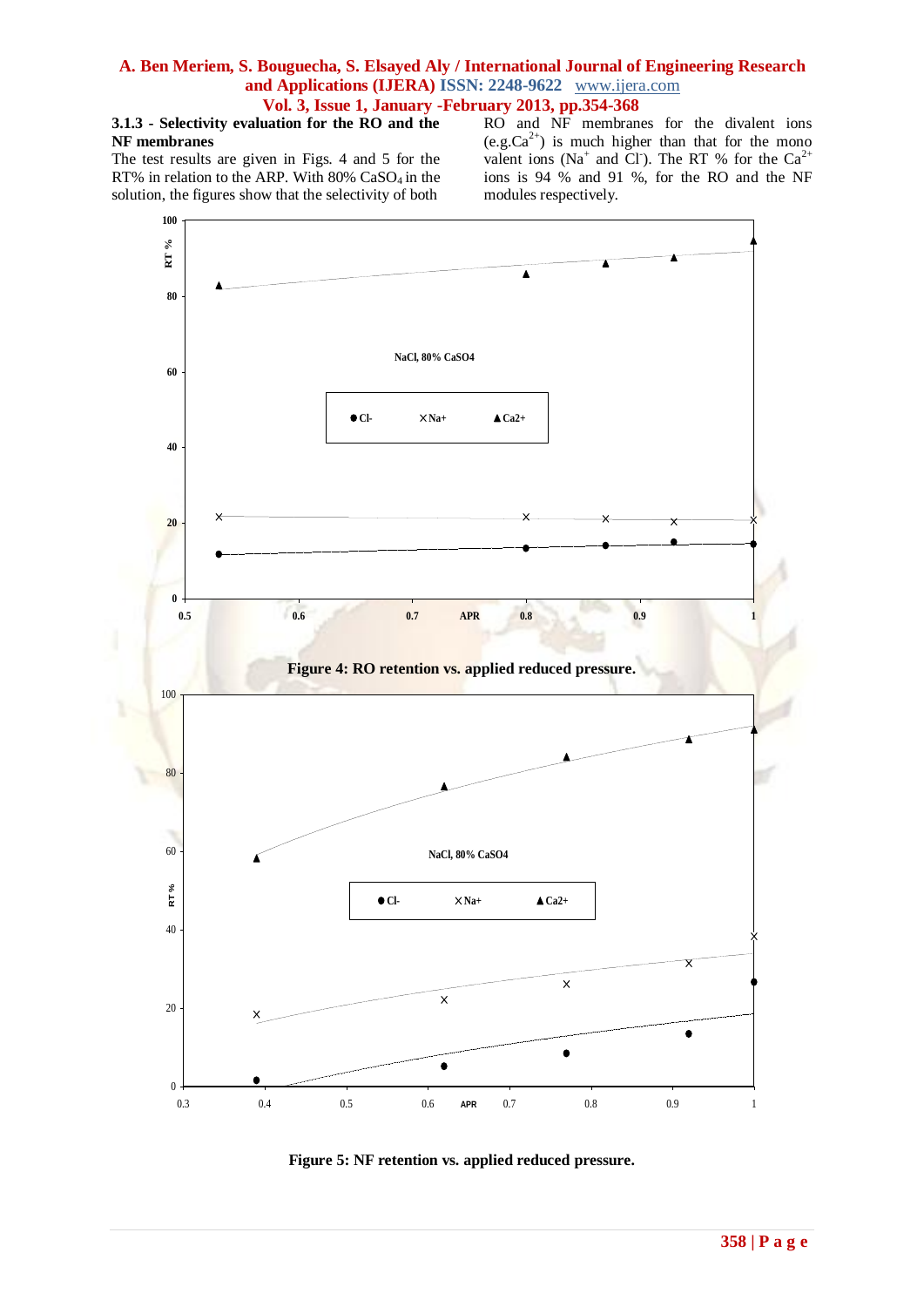On the other hand, employing solutions with low CaSO<sup>4</sup> mass fractions had caused the selectivity for both RO and NF membranes to be inverted as shown in Fig. 6 and 7 respectively. Here they reject more of the mono valent ions than that of the divalent ones. Such observation, that the divalent ions are rejected less than the mono-valent ions could seem to be contradicting with the more common view, that low pressure RO and NF membranes reject divalent cations very well [22].



#### **Figure 7: NF retention vs. applied reduced pressure.**

Her et al. [23] and Cho et al. [24] have confirmed the negative charge of the NF 200, which was measured by the zeta potential measurements. In addition, Bellona and Drewes [25] have obtained by electrophoretic mobility and streaming potential measurements a negative potential zeta for the NF membrane. G. T. Ballet et al. [26] showed that for a negative charge of NF membrane, the retention for the divalent anion  $(SO4^{2-})$  is the highest, whereas that of divalent cation  $(Ca^{2+})$  is the lowest. The obtained RT is in agreement with Donnan exclusion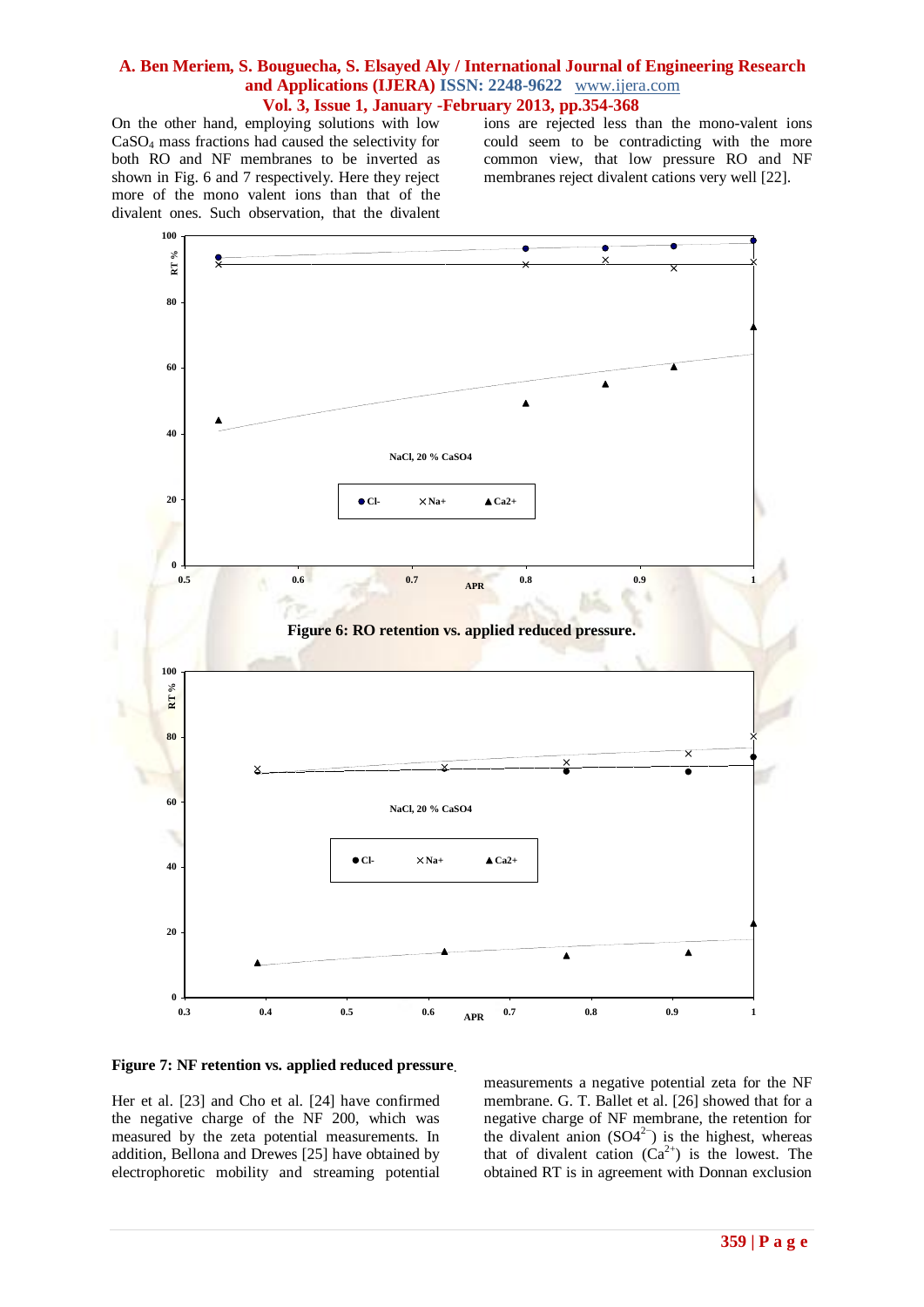model. This model states that for a negatively charged membrane the increase in the co-ion charge and the decrease in the counter ion charge, would lead to an increase the RT of the salt. More over, the retention is not in accord with the size of the hydrated ions [27]. Therefore, the charge exclusion is the predominant mechanism for the salt removal by the NF 200 membrane.

Figure 8 represents the RT of  $Na^+$  and Cl by the RO against the ARP for different  $CaSO<sub>4</sub>$  mass fractions in the solution. For the high mass fraction of  $CaSO<sub>4</sub>$ , it is noticed that the RO membrane affinity to the Na<sup>+</sup> ion, is slightly higher than that to the Cl ions<sup>.</sup> This trend is inverted with the low mass fraction (20 %) of CaSO4. The divalent calcium and magnesium are retained, while mono valent ions such as sodium

and potassium are permeated through the membrane in order to maintain the electro-neutrality. The NF retention mechanism depends on the ion charge and the steric effects that take place across the membrane thickness [28]. The ARP has an insignificant effect on the retention.

Figure 9 shows the retention of the NF membrane for Na<sup>+</sup> and Cl<sup>-</sup> ions against the ARP for different mass fractions for the  $CaSO<sub>4</sub>$  in the solution. This is noticeable that the NF membrane exhibits an affinity for the Na<sup>+</sup> cations slightly higher than that for the Cl<sup>-</sup> anions. The ARP has insignificant effect on the retention of the membrane. These results are in agreement with the findings obtained in the case of the RO membrane.







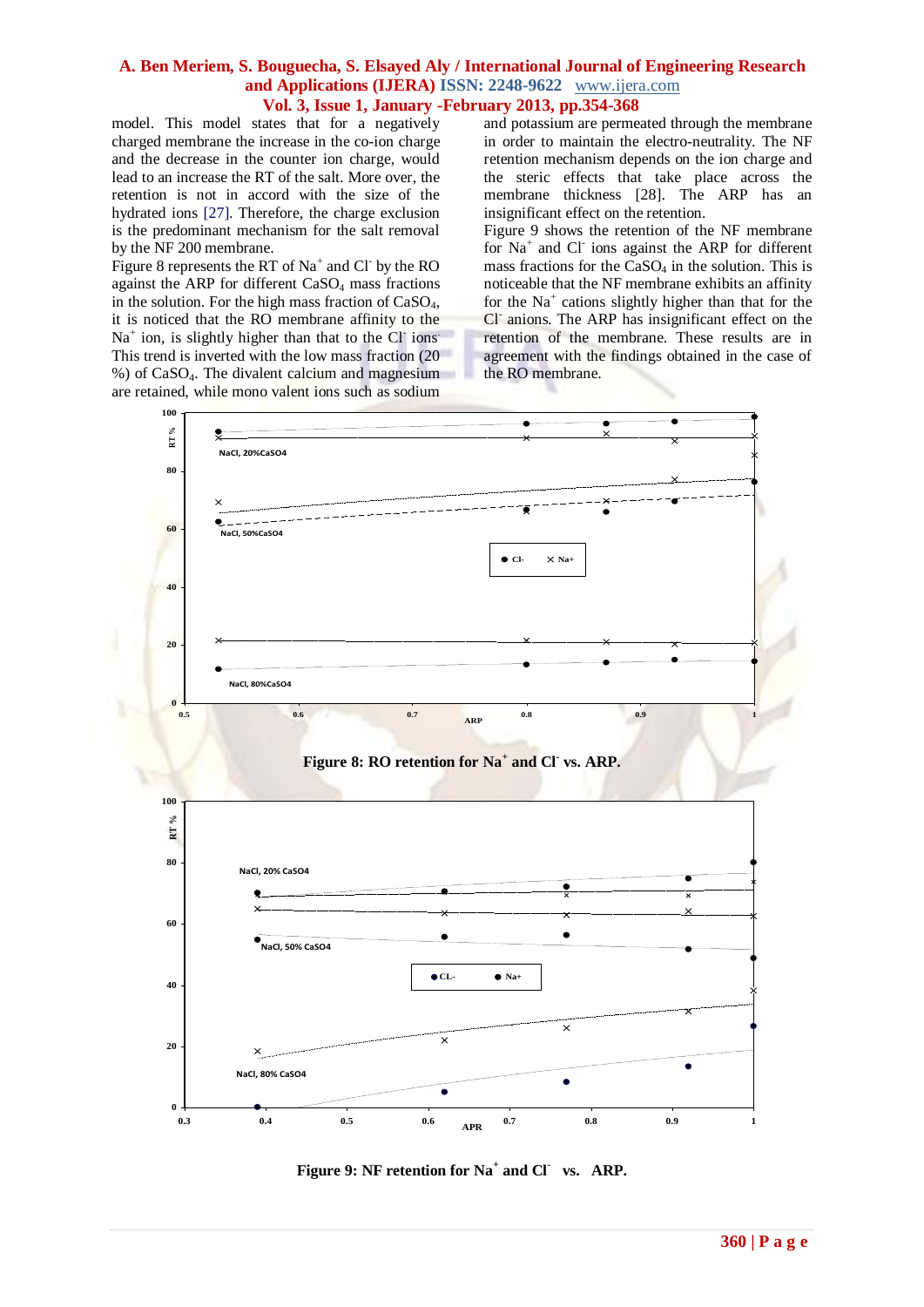## **3.2. Evaluation of the integrated RO and NF modules**

This part of the tests is focused on evaluating the performance of the integrated RO module and the NF module together either in series or in parallel configuration as shown in Fig. 10 and 11**.** Throughout these tests, the temperature and the feed water concentration are maintained at 20° C and 3.9 g/L respectively.



**Figure 11: Parallel configuration for the setup.**

## **3.2.1 - Flux characteristics for the integrated RO/NF setup:**

Figure 12 shows the variation of the total flux produced by both, the RO and NF modules in series, and in parallel configurations as function of the ARP. The permeate flux is has a linear relationship with the applied pressure for both, series and parallel configurations. For the series

configuration, the flux exhibits a substantial improvement, (4.4) about times that for the RO module  $(C_2$ : NaCl). Moreover, the quality of the permeate is better than that produced by the NF module. For the parallel configuration, however, the flux is slightly higher than that for the RO module.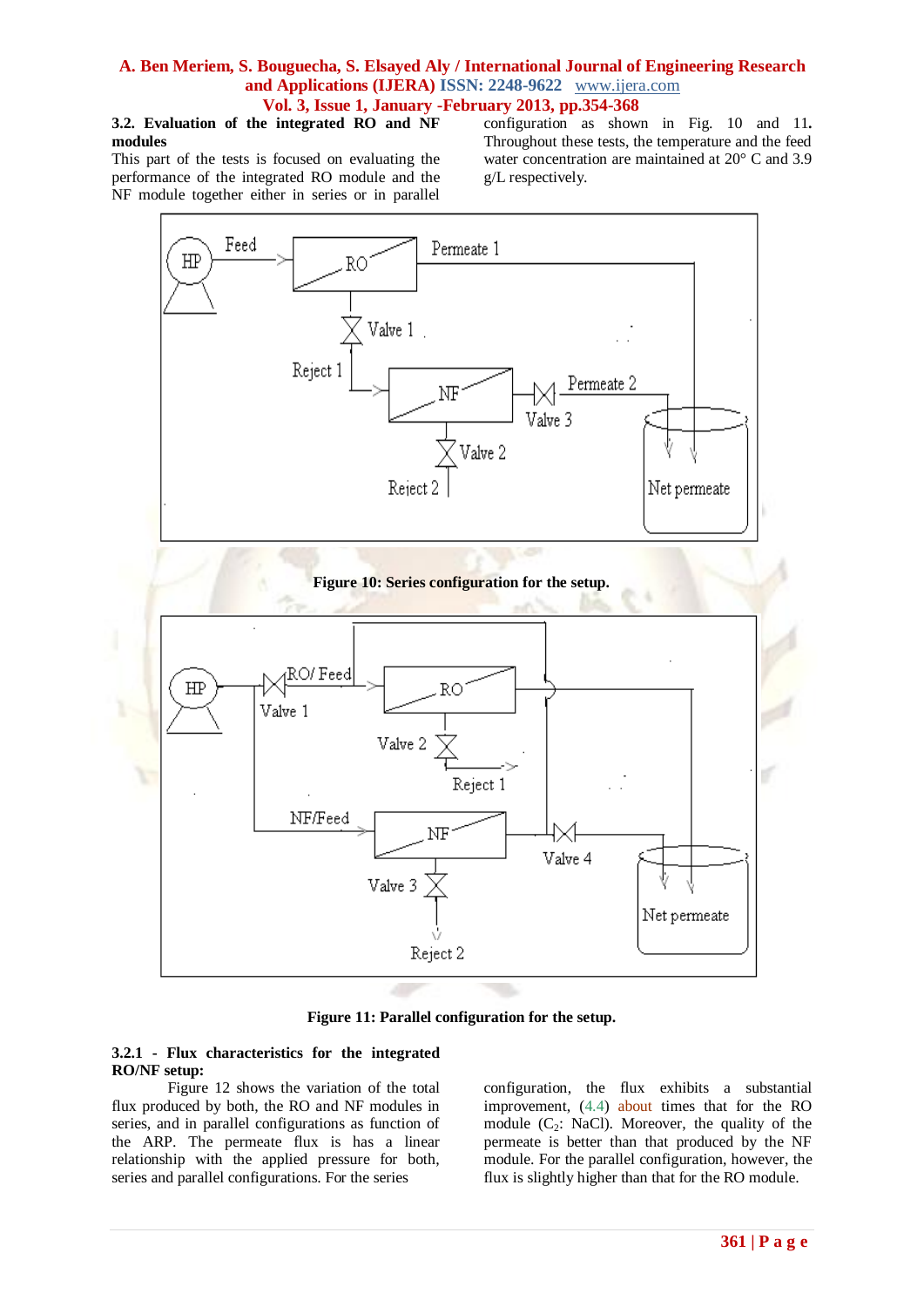

**Figure 12: Flux vs. applied reduced pressure.**

#### **3.2.2 - Recovery ratio for the integrated RO/NF setup**

The relation between the RR and the ARP, for the series and parallel configurations is shown in Fig. 13. It is noticeable that the RR increases by increasing the ARP for both the series as well as the parallel configurations. The RR exceeds 84.5 % at  $ARP = 1$ . This value is significantly higher than those obtained for the RO membrane  $(C_2; \text{NaCl})$ . When the modules are set in the parallel arrangement, the RR varies from 5.6 % to 30.8 % when the ARP varied from 0.53 to 1 respectively. The increase in the RR is due to the decrease of the osmotic pressure at the entrance of the RO module. In that case, recycling the NF's permeate to the upstream of the RO module reduced the concentration of the feed going into the module.

#### **3.2.3 - Retention for the integrated RO/NF setup**

Figure 14 presents the relation between the RT and the ARP, for the integrated RO and NF modules, in both series and parallel arrangement. It shows that the RT increases gradually by increasing the ARP, and then it reaches an asymptotic value of

about 43.5% and 83.2% for the series and the parallel configurations respectively.

For the series configuration, the RT is slightly higher than that of the single RO module  $(C_2)$ : NaCl). However, in the parallel arrangement, the RT is substantially high compared with a RT of 8.3 % for the NF single module  $(C_2: NaCl)$ .

## **3.2.4 - SEC for the integrated RO/NF setup**

The relationship between the SEC in relation and the ARP for the cases of series and parallel configurations is as shown in Fig.15. In general, there is a substantial reduction in the SEC with increasing the value of the ARP for both cases to the pressure for series as well as for parallel.

When the modules are arranged in series, the value for the SEC reaches a minimum of  $7.9 \text{ kJ.L}^{-1}$  at an  $ARP = 1$ . It is worth mentioning that at an ARP = 1, the SEC of the RO module alone was  $42.35 \text{ kJ.L}^{-1}$ for the feed concentration of  $C_2$  (NaCl). Figure15 also shows that the SEC for the parallel arrangement, on average, is about twenty times that for the series arrangement.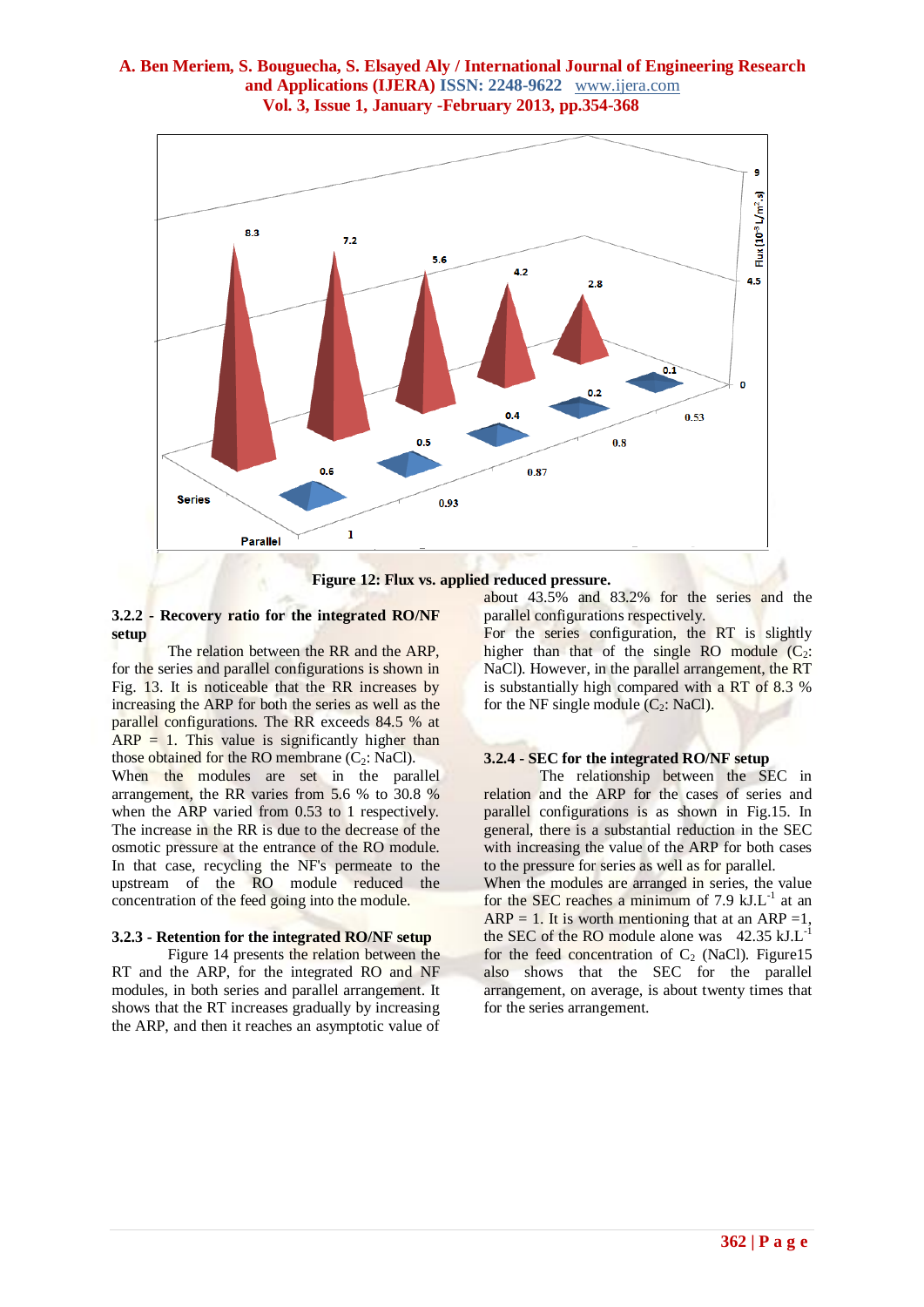

# **A. Ben Meriem, S. Bouguecha, S. Elsayed Aly / International Journal of Engineering Research and Applications (IJERA) ISSN: 2248-9622** www.ijera.com

**Figure 14: Retention vs. applied reduced pressure.**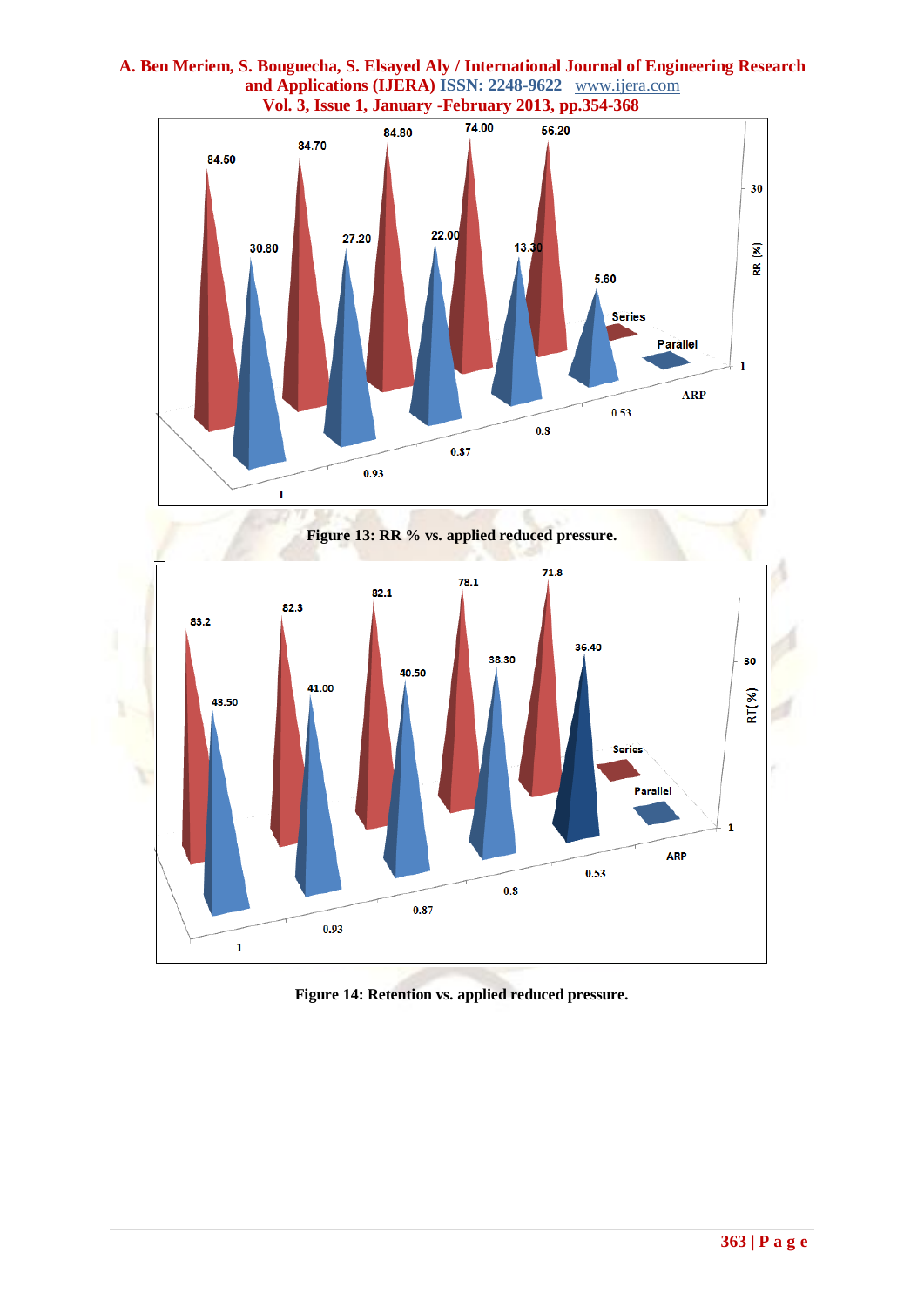

**Figure 15: SEC vs. applied reduced pressure.**

**3.2.5 - Selectivity for the integrated RO/NF setup** Figures 16 and 17 show the variation in the retention of the cations  $Na^+$ ,  $K^+$ ,  $Ca^{2+}$  and  $Mg^{2+}$ , for the parallel and series arrangements respectively. The following observations could be made:

a) The retention of the parallel configuration for single valence ions varies from 87 % for Na<sup>+</sup> to 96 % for  $K^+$ , which is higher than that obtained using the series configuration with  $8\%$  for Na<sup>+</sup> and 19.6 % for  $K^+$ .



**Figure 16: Retention of cations vs. applied reduced pressure.**

b) The selectivity of the divalent ions, e.g.  $Ca^{2+}$  and  $Mg^{2+}$  in the parallel assembly is 73 % and 66 %, compared with 61.8 % and 53.3 % for the series assembly respectively. Such results indicate that the

parallel configuration would present low s risk of scaling for the RO membrane.

c) The parallel assembly would produce permeate with higher quality compared with that obtained from the series assembly.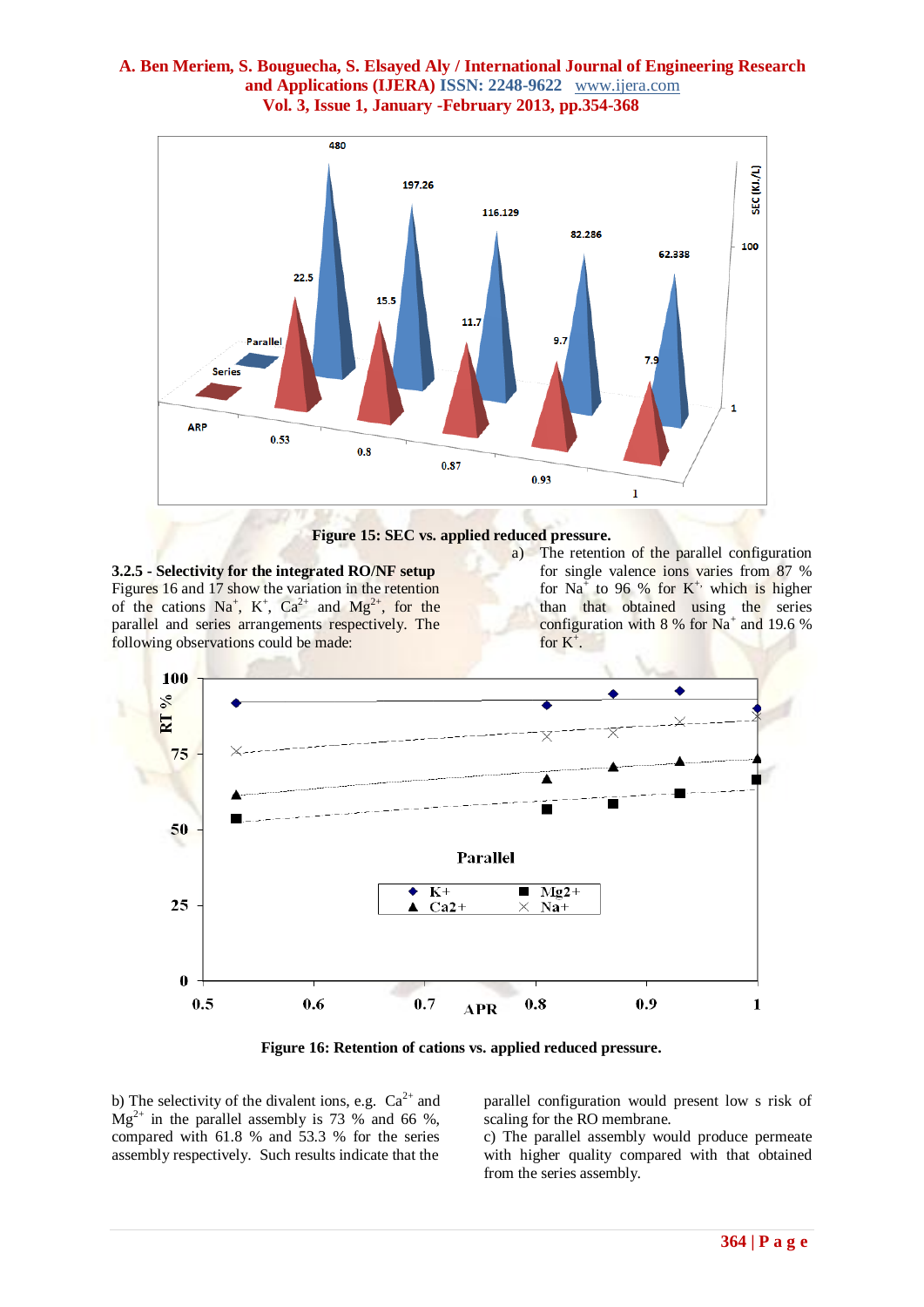

**Figure 17: Retention of cations vs. applied reduced pressure.**

#### **3.3. Integrated setup characteristics at ARP = 1**

Since membrane desalination plants are usually operated at the design conditions ,i.e. at ARP of unity, thus studying the present integrated setup at ARP of unity worth's being focused at. Figures 18 and 19 show the performance of the integrated RO / NF setup in both series and parallel configurations at  $APR = 1$ , and at a feed water concentration of 3.9 g/L , under constant temperature of 20°C. The results for that case study are summarized as following:

#### **3.3.1 Flux characteristics for the setup at ARP= 1**

The data given in Fig. 18 show that, the permeate flux for the series configuration is 6 times that of the RO module  $(C_2$ : NaCl), with a permeate quality higher than that of the NF module. The RR% exceeds 30.8 % and it is widely superior to those

obtained in RO membrane  $(C_2$ : NaCl). The RT reaches an asymptotic value of 43.5 %. The SEC in this configuration is 7.9  $kJ.L^{-1}$ , compared with 42.35  $kJ.L^{-1}$  for the RO at feed concentration C<sub>2</sub> (NaCl).

As far as the performance of the parallel configuration is concerned, Fig.18 shows that, the flux is slightly higher than that of the RO module; however, it is 13.8 times that for the series configuration. The RR of the parallel configuration reaches 84.5 %, 3 times that for the series configuration, due to the decrease in the osmotic pressure at the entrance of the RO module in the assembly. Indeed, recycling of the NF permeate to the upstream of the RO module had improved the assembly characteristics. The SEC for the series configuration is about 8 times that for the parallel configuration.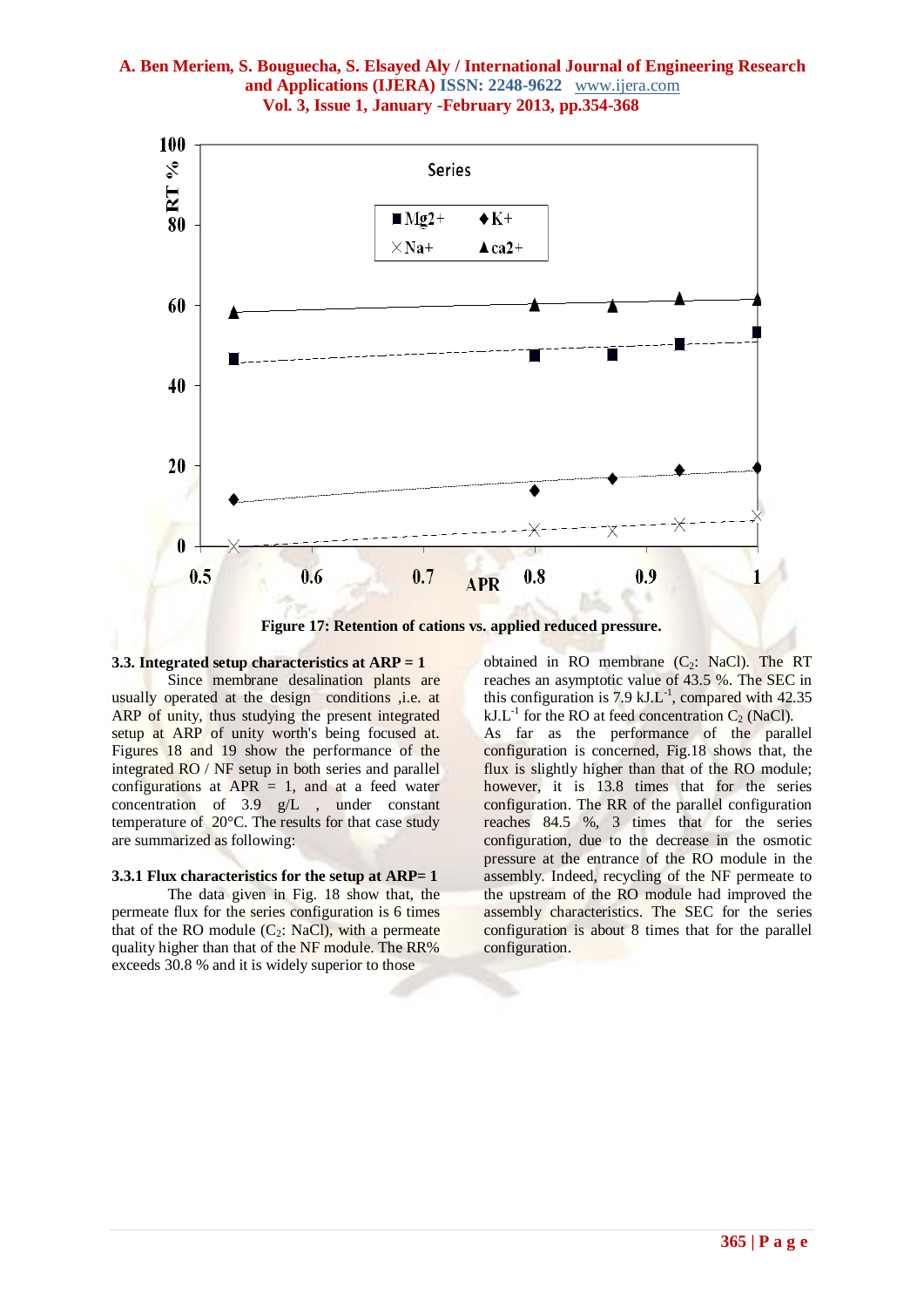



## **3.3. 2 - Selectivity for the setup at ARP = 1**

Figure 19 shows the RT% of the cations for both parallel and series configurations. It is clear that, the parallel configuration is more capable of cations retention than the series configuration. This is attributed to the favorable effect of the NF permeate recycling of on the characteristics of the RO module, and thus the permeate quality for the parallel configuration should be equal or more than that of the RO module. Such advantage for the parallel configuration is inverted in term of the total flux.

It is worth mentioning that, the series configuration is more capable for retaining the divalent cations more than the mono valent cations. Such trend, as shown in Fig. 19, is opposite to that for the parallel configuration.



**Figure 19: Retention of cations in series and parallel configurations.**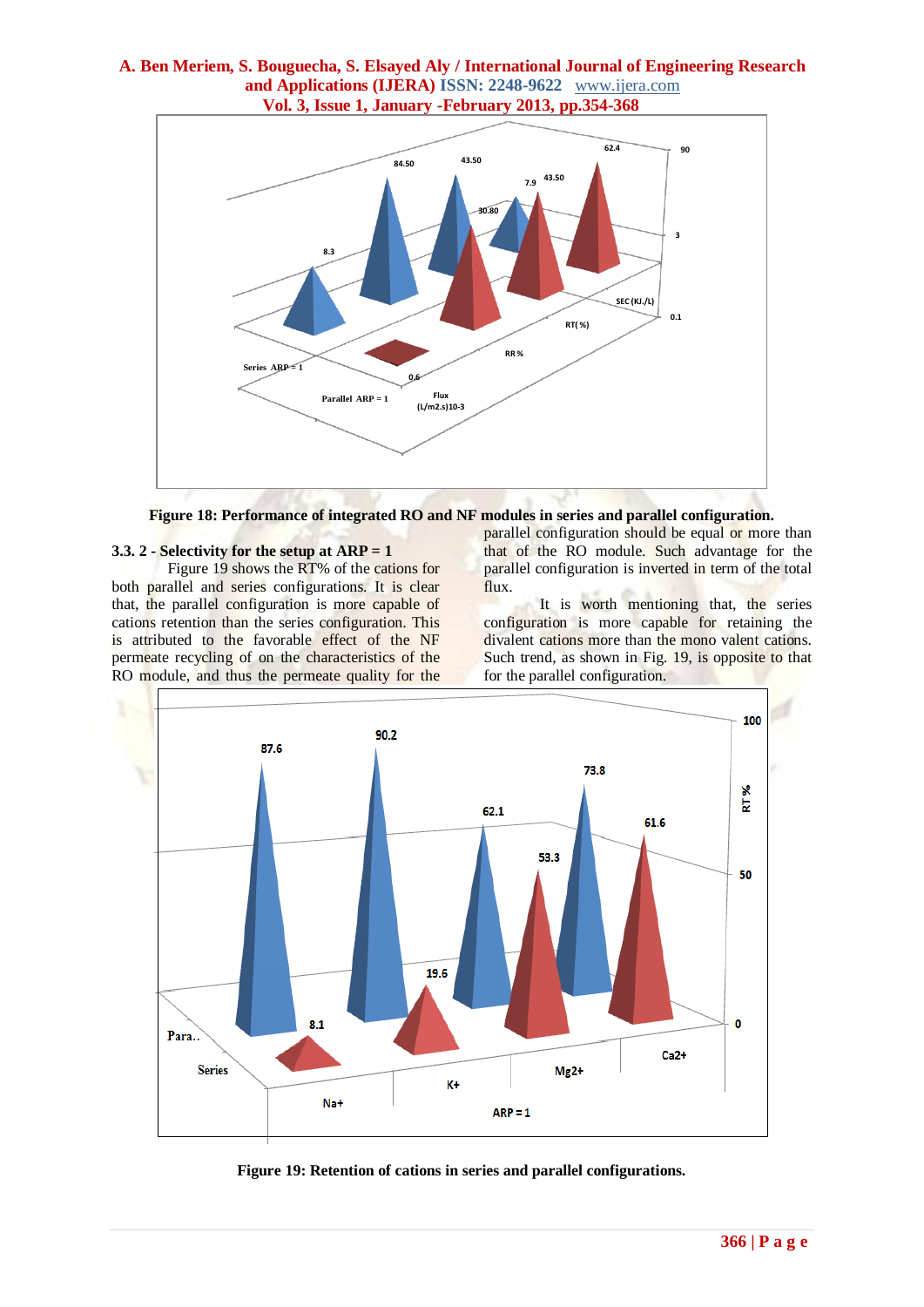#### **4. Conclusion**

The present work was initiated by a desire to, (A) Compare the performance of one RO module and one NF module separately, one at a time, and (B) Study the performance of an integrated membrane setup for a desalination test pilot plant. A setup is made that comprises one RO module and one NF module are integrated, and powered by photovoltaic panels. The conclusions from (A) and (B) could be summarized as following:

Characteristics of the RO and NF membranes show their potential regarding their permeability and capabilities for retaining the solute components from the feed. The RO membrane distinguishes itself by a higher retention of the ions (mono and divalent ions) than the NF membrane. The RO membrane retention for the divalent ions is higher than that for the single valent ions. The NF membrane is more permeable than the RO membrane.

The flux from the NF module is significantly higher than that of the RO, and the SEC for the NF module is much lower than that for the RO module.

The integrated RO/NF modules, in series and parallel configurations, offer an alternative to operate the membrane desalination test plant according to the nature of the compulsory constraint. It provides an opportunity to maximize the benefits from both membranes, which will contribute in reducing the cost of the fresh water produced.

For well-balanced feed water with a moderate level of salinity, e.g. water softening, the series assembly could ensure a high water recovery ratio at a reduced SEC. That will considerably reduce the required PV panels. However, for a feed with high solute concentration, the parallel assembly presents a reasonable solution to operate the membrane desalination system at less risk of scaling for the RO membrane.

#### **References**

- [1] A. Ghermandi, R.Messalem, Solar-driven desalination with reverse osmosis: the state of the art, Desalination and Water Treatment, 7 (2009) 285–296.
- [2] C. Fritzmann, J. Loewenberg, T. Wintgens and T. Melin, State-of-the-art of reverse osmosis desalination. Desalination, 216 (2007) 1–76.
- [3] M. Wilf, Fundamentals of RO–NF technology, Proc. International Conference on Desalination Costing, Middle East Desalination Research Center, Limassol, Cyprus, 2004.
- [4] M. Wilf and K. Klinko, Optimization of seawater RO systems design. Desalination, 138 (2001) 299–306.
- [5] S. Alawaji, M.S. Smiai, S. Rafique and B. Stafford, PV-powered water pumping and desalination plant for remote areas in Saudi Arabia. Appl. Applied Energy 52 (1995) 283 –28**9**.
- [6] S. Abdallah, M. Abu-Hilal and M.S. Mohsen, Performance of a photovoltaic powered reverse osmosis system under local climatic conditions. Desalination, 183 (2005) 95–104.
- [7] D.G. Harrison, G.E. Ho and K. Mathew, Desalination using renewable energy in Australia. Renewable Energy, 8 (1996) 509–513.
- [8] Tripanagnostopoulos, Th. Nousia, M. Souliotis, and P. Yianoulis (2002), Hybrid Photovoltaic/Thermal Solar Systems, *Solar Energy* Vol. 72, No. 3, pp. 217–234.
- [9] B.S. Richards, D.P.S. Capão and A.I. Schäfer, Renewable energy powered membrane technology. 2. The effect of energy fluctuations on performance of a photovoltaic hybrid membrane system. Environ. Sci. Technol., 42(12) (2008) 4563–4569.
- [10] S. Bouguecha, B. Hamrouni and M. Dhahbi, Small scale desalination pilots powered by renewable energy sources: case studies. Desalination, 183 (2005) 151–165.
- [11] A. Hassan, M. A1-So, A. A1-Amoudi, A. Jamaluddin, A. Farooque, A. Rowaili, A. Dalvi, N. Kither, G. Mustafa and I. AI-Tisan, A new approach to thermal seawater desalination processes using nanofiltration membranes (Part 1), Desalination, 118 (1998) 35-51.
- [12] M. A1-Sofi, A. Hassan, G. Mustafa, A. Dalvi and M. Kither, Nanoflltration as a means of achieving higher TBT of  $\sim 120$ degrees C in MSF, Desalination, 118 (1998) 123-129.
- [13] M. A1-Sofi, Seawater desalination– SWCC experience and vision, Desalination, 135 (2001) 121-139.
- [14] E. Dlioli, F. Laganh, A. Crlscuoh and G. Barbieri, Integrated membrane operations in desalination processes, Desalination, 122 (1999) 141-145.
- [15] H. Ohya, T. Suzuki and S. Nakao, Integrated system for complete usage of components in seawater: A proposal of inorganic chemical combination seawater, Desalination, 134 (2001) 29-36.
- [16] E. Drioli, A. Criscuoli and E. Curcioa, Integrated membrane operations for seawater desalination, Desalination, 147 (2002) 77-81.
- [17] Andrea I. Schäfer and Bryce S. Richards, Testing of a hybrid membrane system for groundwater desalination in an Australian